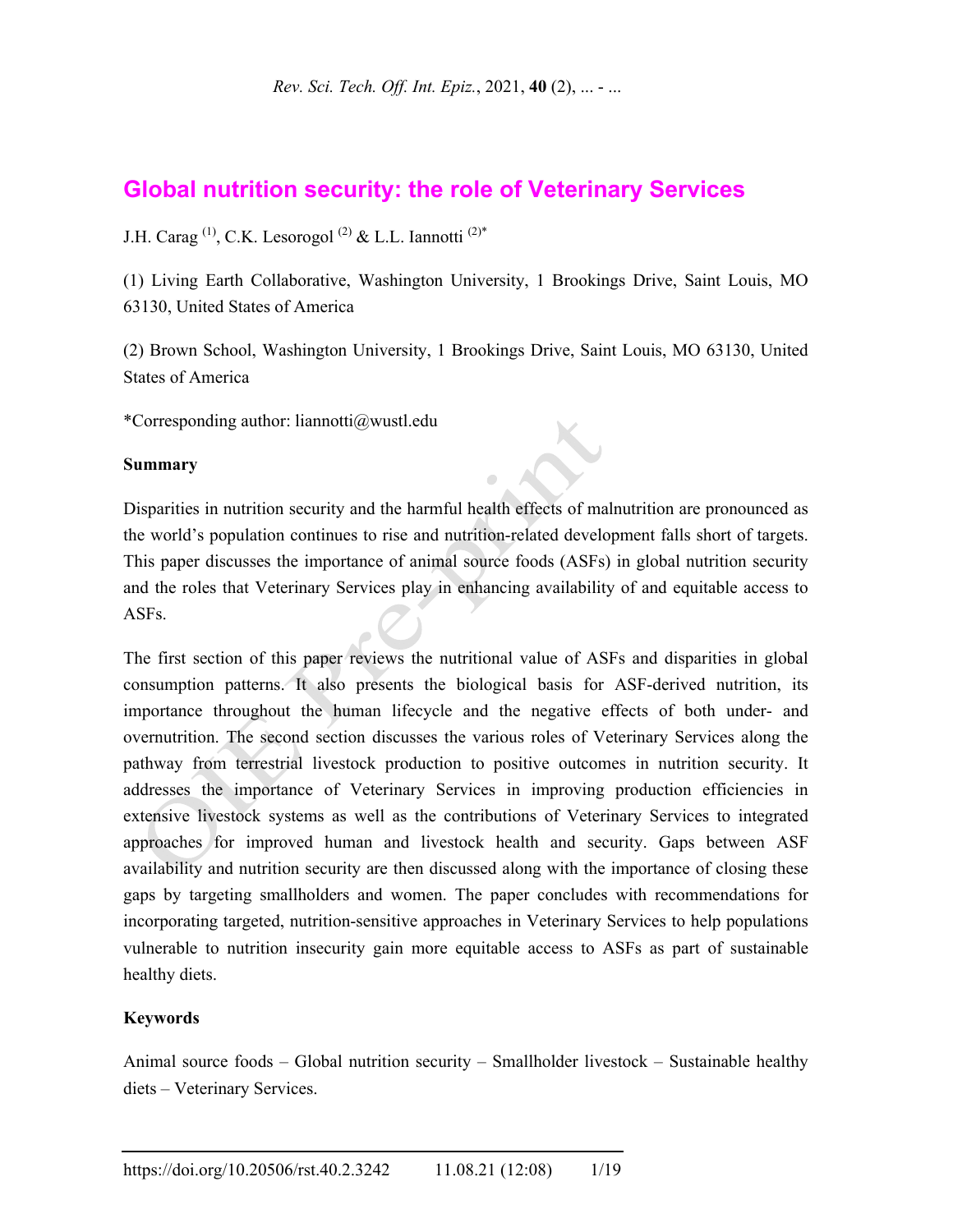Disparities in food and nutrition security are becoming increasingly pronounced as the world's population grows toward a projected 9.7 billion by 2050, with most growth occurring in low- and middle-income countries (LMICs) (1). It is estimated that 8.9% of the global population is undernourished, and nearly 750 million suffer severe food insecurity (2). Furthermore, an estimated 21.3% of children under the age of 5 years have stunted growth, while over 250 million of children in this age group experience impaired cognition and development. Over the next five to ten years, reductions in levels of stunting are projected to fall short of targets set by the World Health Assembly (2). Many of those most affected by these nutritional shortcomings reside in LMICs, where populations are particularly vulnerable to the effects of exacerbating external factors including climate change, conflicts and global crises such as the COVID-19 pandemic.

Animal source foods (ASFs) have the potential to substantially reduce global nutrition insecurity and the morbidity and mortality associated with malnutrition. Animal source foods (meat, fish, eggs and milk) supply approximately 15.4% of the global daily calories consumed per capita, with important differences by country income level. In high-income countries, 22.9% of daily calories per capita are from ASFs. In low-income countries, this number falls to 5.7% (2). Animal source foods provide bioavailable micronutrients that are critical for early childhood growth and development, maternal health, and health throughout the lifecycle. However, ASF consumption has been concurrently associated with the global obesity epidemic and such conditions as cardiovascular disease, diabetes and cancer (3).

While global livestock production levels have increased in tandem with a growing population, certain regions, including sub-Saharan Africa and South Asia, have experienced lower per capita livestock production due to rapidly expanding human populations and low production per animal (2, 4). Demand for ASFs is expected to increase in the coming decades, with the greatest growth expected in LMICs (5). Increasing consumption of ASFs is often critiqued as unsustainable and contributing to climate change, yet these critiques tend to focus on large, intensive systems rather than smallholder and mixed systems, which supply over half of the world's food and are vital to feeding undernourished populations (6).

Veterinary Services play a pivotal role in optimising global ASF systems, particularly among smallholders and populations vulnerable to food and nutrition insecurity. Four pillars are recognised as forming the basis of food security: availability, access, stability and utilisation (4). Nutrition security builds on this definition, adding access to high-quality diets and the full range of essential nutrients necessary for optimal growth, development and health in populations. Most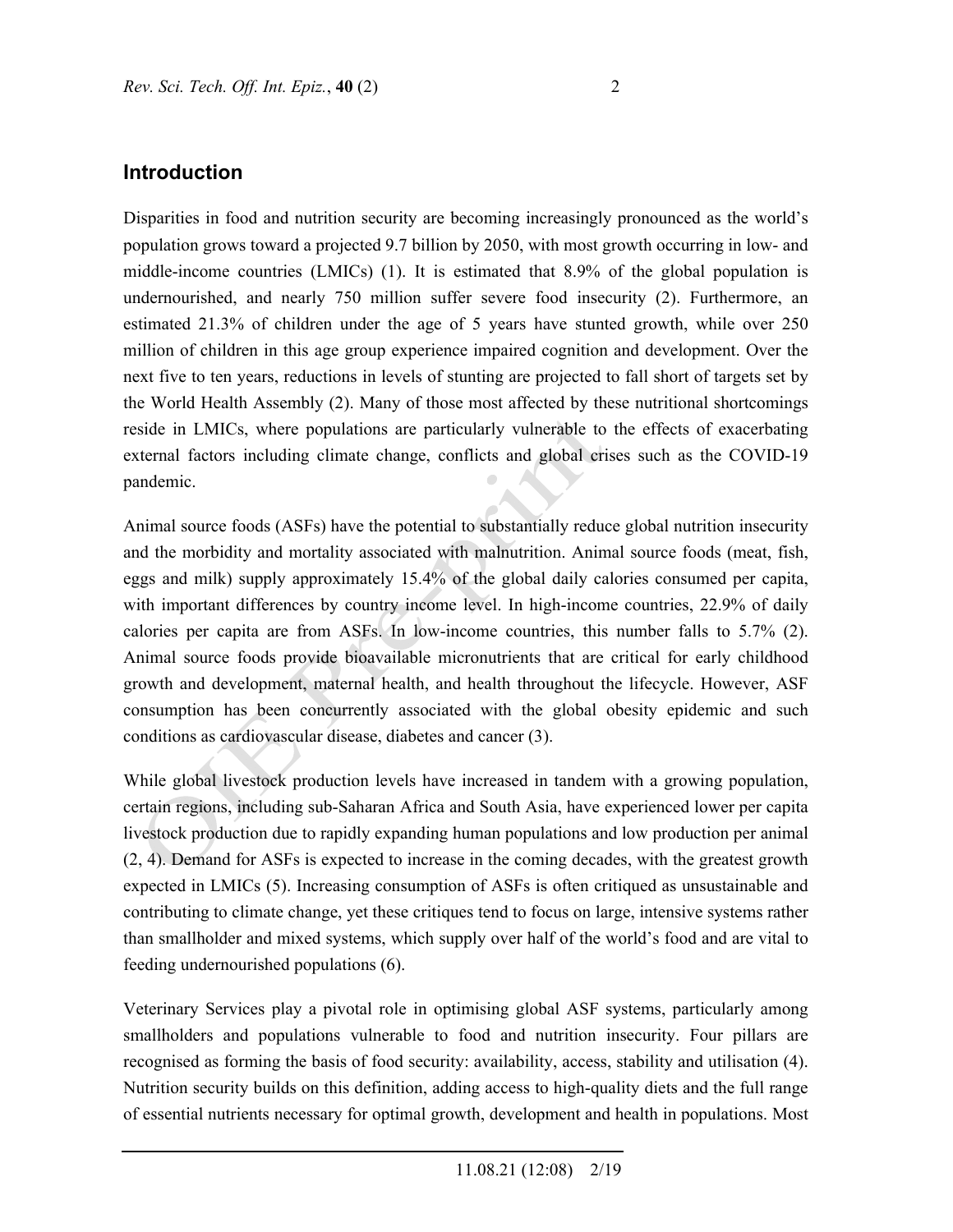directly, Veterinary Services can help increase the availability of, and potentially access to, ASFs in low-income settings through optimised livestock production efficiencies and improved livelihoods. Veterinary Services also have an important place in integrated One Health approaches aimed at enhancing equitable access to, safety and security of and overall utilisation of ASFs. Ultimately, by targeting vulnerable households, Veterinary Services can positively impact nutrition security along the pathway from livestock to improved, sustainable diets.

This paper will describe the nutritional value of ASFs in the diet and variations in global consumption patterns. It will then present pathways through which Veterinary Services can enhance the availability of and access to ASFs and mitigate risks associated with them. It will conclude with a discussion of the larger role of Veterinary Services in optimising global food and, importantly, nutrition security.

## **Animal source foods and nutrition**

#### **Nutritional value of animal source foods**

Animal source foods contain several essential nutrients in bioavailable forms that are important for human growth, development, cognition and maintenance of health throughout the lifecycle. Evidence suggests increases in dietary ASFs occurred at important junctures of hominin evolution and were associated with brain development and other important physiological changes (7). Animal source foods are particularly important among low-income and nutritioninsecure populations where a modest amount of ASF consumption can lead to greater nutritional gains compared to a diet of plant-based foods alone (8).

Eggs and milk are considered 'first foods', providing a complete suite of nutrition to young children (9). Eggs are a good source of macronutrients and micronutrients as well as immune and endocrine factors. They are considered a perfect protein source, containing all nine essential amino acids as well as essential omega-3 and omega-6 fatty acids. Choline, an essential nutrient present in high concentrations in eggs, is a phospholipid precursor crucial for cell growth and division and is vital to proper neural development and transmission, gene expression and numerous growth pathways (10). Eggs are also an important source of bioavailable selenium, iron and zinc, as well as vitamins A, B12, D and E and folate (9).

Milk supplies nutritional and bioactive factors known to support childhood growth and development. It contains high-quality protein, including whey and casein, and has a high mineral and micronutrient content (11). There is evidence that milk increases circulating levels of insulin-like growth factor-1, which increases amino acid uptake in bone tissue and promotes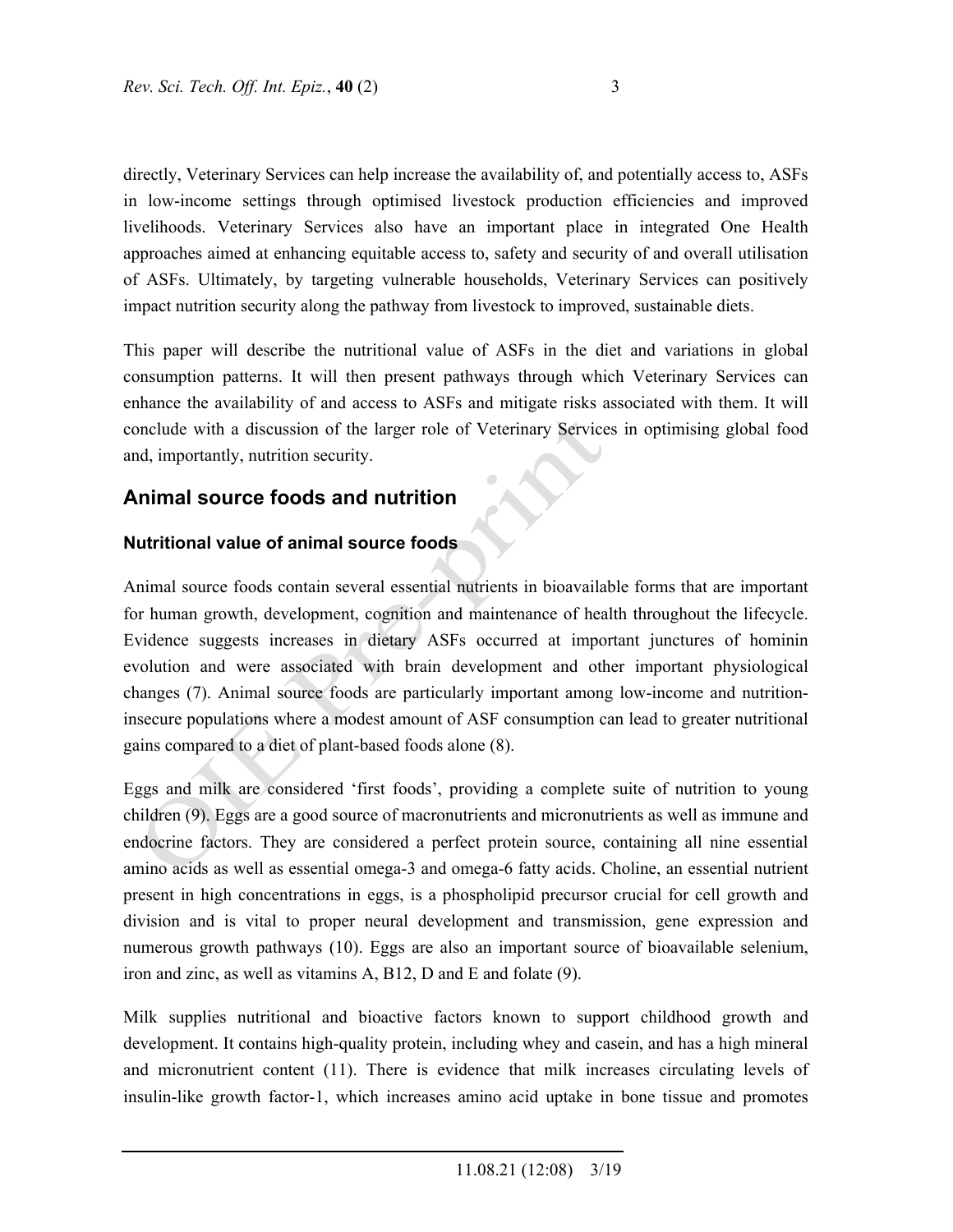linear growth in children (12). Cow's milk has low iron and zinc content compared to meat and egg products (13) but is rich in A and B vitamins, including B12 (14).

Like eggs, terrestrial animal meats (muscle foods and organ tissue) are high-quality sources of protein that provide all essential amino acids as well varying ratios of monounsaturated, saturated and polyunsaturated fatty acids. Meat is a major source of vitamin B12, which is only naturally found in ASFs. Meat not only supplies iron in the bioavailable heme form, but also enhances the bioavailability of nonheme iron sources in the diet. It is a rich source of potassium, phosphorus, copper, zinc and selenium and also contains fat-soluble vitamins, though in less abundance than plant foods (15).

Aquatic foods (fin fish, crustaceans and molluscs, among others) account for 17% of global animal protein supply. Global fish consumption increased by an average of 3.2% annually between 1961 and 2016. Aquaculture has been the world's fastest-growing food production sector for over four decades (16). Aquatic foods are an especially rich source of omega-3 fatty acids and essential minerals such as zinc, calcium, iron and selenium, as well proteins and other critical vitamins (17). Consumption of the whole bodies of small fish delivers a particularly high concentration of micronutrients (18). Fish consumption has been associated with health benefits including long-term weight loss, reduced mortality from heart disease, and reduced overall morbidity and mortality (19).

#### **Nutrition from animal source foods through the lifecycle**

Bioavailable ASF-derived nutrition is important during all stages of the human lifecycle and is particularly critical during childhood and pregnancy/lactation. The complementary feeding period from 6 to 24 months of age is when children are especially vulnerable to malnutrition and subsequent stunting (11). The smaller gastrointestinal capacity of young children combined with a period of rapid growth and development necessitates highly bioavailable nutrients. Starchbased staple diets in many low-resource settings are inefficient at providing critical nutrients such as iron, zinc and vitamin A that are abundantly supplied through relatively small quantities of ASFs (11). Studies examining the effects of terrestrial and aquatic ASFs on stunting and growth have shown mixed results, though interventional trials provide compelling evidence of positive effects on childhood growth and development (20, 21).

Pregnancy and lactation are also nutritionally demanding periods that require digestible and bioavailable ASF-derived nutrients, particularly in low-resource settings where sufficient supplements and/or fortified foods may not be readily available. Deficiencies in micronutrients such as iron, zinc, iodine, vitamin D and calcium can have severe impacts on maternal health and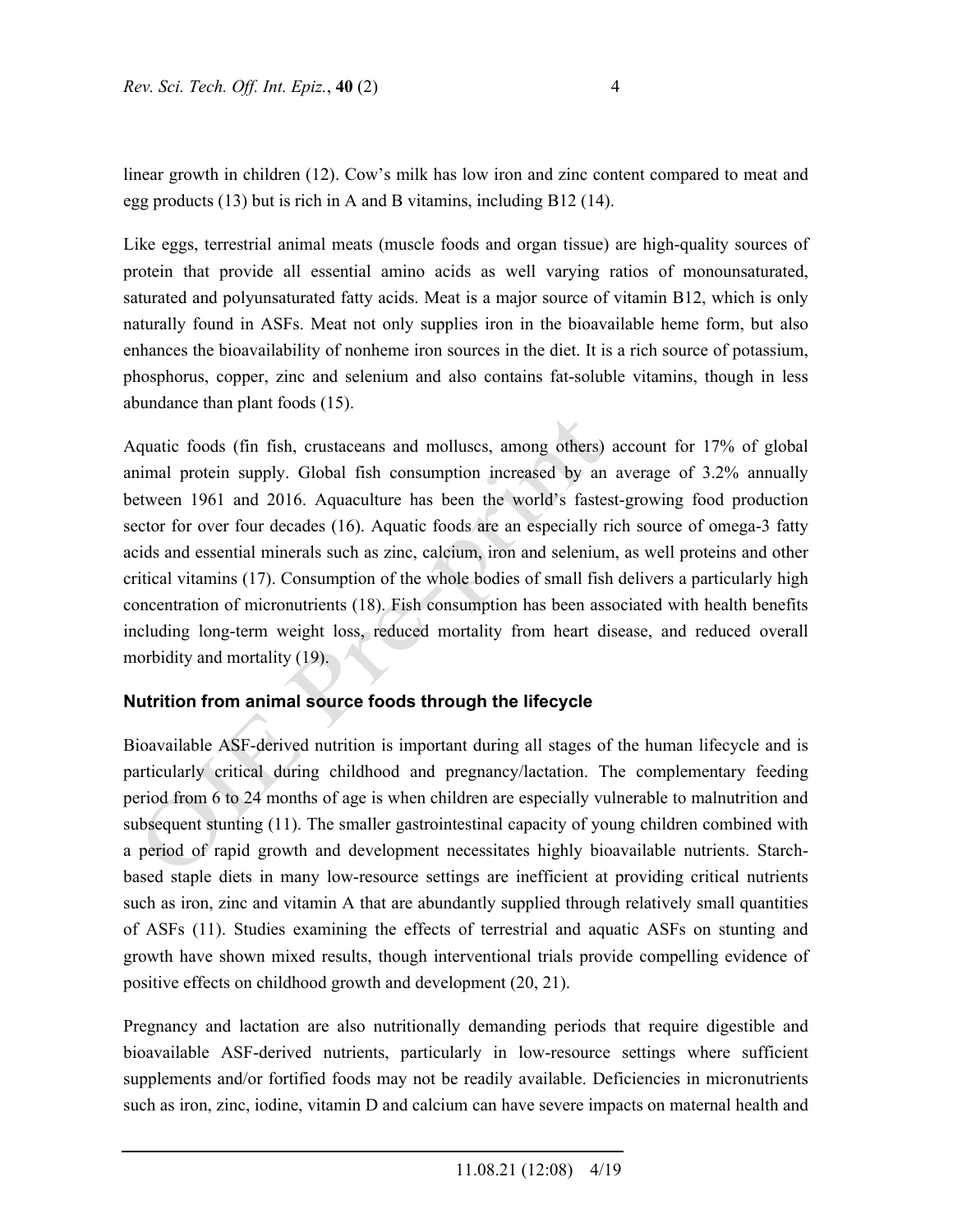fetal development (22). Similarly, healthy neural function, bone heath and muscle mass throughout adulthood and aging may be difficult to maintain in resource-limited areas without sufficient access to ASFs  $(23, 24)$ .

#### **Global consumption patterns of animal source foods**

Consumption patterns of ASFs vary widely around the world and, consequently, major disparities in food security and nutritional status exist. There has been an overall increase in global per capita ASF consumption over recent decades, a trend that is projected to continue through mid-century, particularly in LMICs (25). Yet some areas of sub-Saharan Africa and South Asia, already characterised by low ASF consumption, have experienced declines in consumption (4). Egg consumption varies by region, with the highest levels in Latin America and the Caribbean and the lowest levels in Africa (9). Per capita milk consumption has experienced a decades-long increase in LMICs except in sub-Saharan Africa (14).

Variations in ASF consumption have resulted in global health crises from both under- and overconsumption. There is evidence of associations between low rates of ASF consumption and stunting, cognitive deficits, anaemia and developmental disorders (6). At the same time, ASF overconsumption in high-income countries has been linked to higher rates of cardiovascular disease, colorectal cancer, diabetes, obesity and other health problems. Reasons for these associations are complex and may be linked to higher rates of processed meat consumption (25). From a global health perspective, emphasis should be placed on narrowing the disparities of ASF consumption by ensuring that populations vulnerable to nutrition insecurity have more equitable access to high-quality ASFs during all life stages.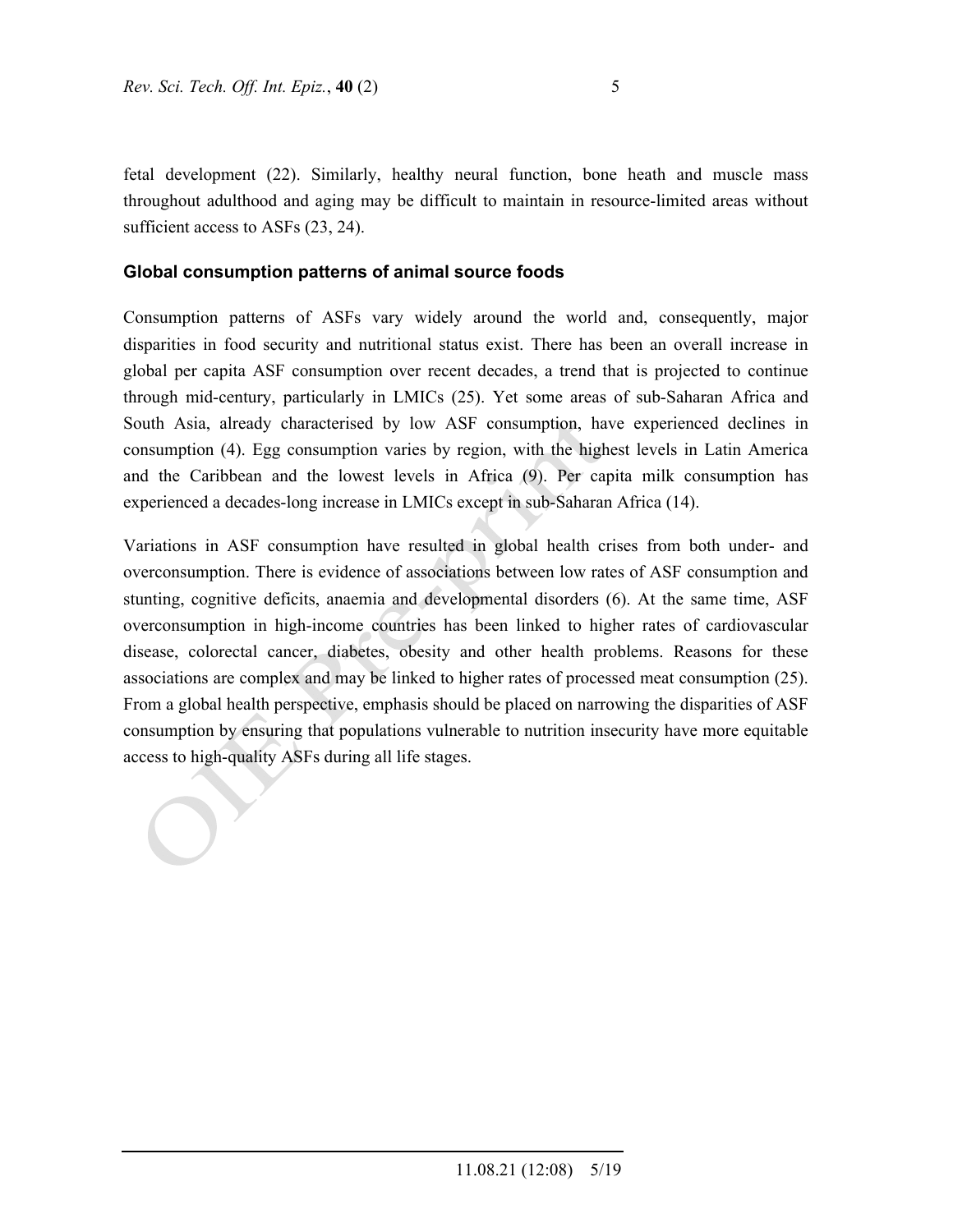# **From livestock production to nutrition security: the roles of Veterinary Services**

Sustainable livestock production, particularly among smallholder, mixed and other extensive systems, plays a vital role in providing food and nutrition security to those most vulnerable to undernutrition. Extensive livestock production, as opposed to intensive, is characterised by relatively low per-animal productivity and inputs relative to land area used. These systems provide ASFs directly to producer households, communities and local market chains in addition to serving as a source of income and direct farm inputs. Smallholder systems in particular tend to have lower per-animal output and are especially vulnerable to disease and climate extremes.

Veterinary Services can play critical roles along the pathway from livestock production to positive nutrition outcomes by enhancing the availability of and access to ASFs, the stability of these foods through sustainable practices, and the health of communities. Figure 1 outlines several of these positive impact pathways. This section focuses on the role of Veterinary Services in extensive terrestrial livestock systems with emphasis on the unique needs of smallholder producers. Though aquaculture is not specifically covered, it is crucial to acknowledge the concurrent importance of aquatic systems to global nutrition security and the necessity of Veterinary Services contributions to animal health and welfare in this sector.

### **Optimising livestock production and sustainability**

Animal welfare is ranked as one of the top five priorities of the World Organisation for Animal Health (OIE) Member Countries, but one with a low level of Member preparedness (26). Deficiencies in animal health and welfare at the herd level result in acute to chronic production losses that can be detrimental to the nutrition security and livelihoods of smallholder producers (27). Improving the welfare of livestock mitigates many factors related to morbidity and mortality in young stock and mature animals, lowers herd susceptibility to disease outbreaks, and can reduce waste and downstream losses from condemnation or downgrading during slaughter and processing (4). By filling the gap in preparedness for animal welfare, Veterinary Services can enhance productivity gains in extensive systems, thus improving the quality and quantity of ASFs produced.

Production performance can also be enhanced through strategic improvements in feeding practices of smallholder and mixed-system producers, a strategy that may be overlooked by Veterinary Services in extensive production systems. Proper nutrition and supplementation for animals can help optimise production for a particular setting. Locally available plants and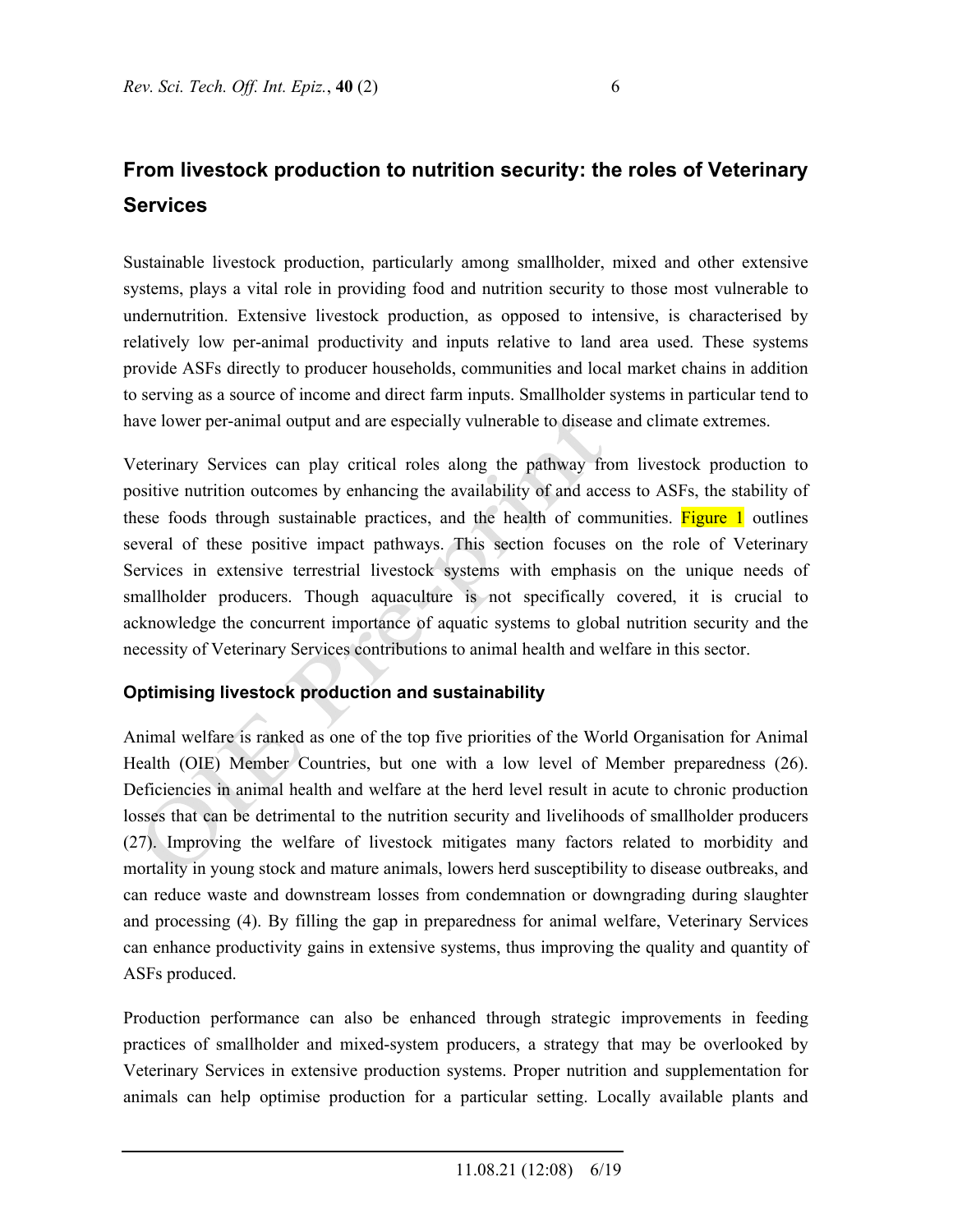supplements have been used to enhance the productivity of ruminants and improve the nutritional profile of eggs (28). For example, inclusion of Moringa oleifera leaf meal, a droughttolerant plant grown throughout the tropics, in the diets of lactating goats was found to enhance ruminal fermentation and nutrient digestibility and to increase milk yield (29). Additionally, livestock can contribute positively to total food availability in a community when raised in marginal areas, where they graze off land unsuitable for crop production, or in mixed systems, where they add reciprocal value to the crops grown by consuming post-harvest residues and providing manure and traction (4). These feeding strategies also have planetary health implications, as livestock production is often labelled as unsustainable due to land use and emissions associated with feed production and transportation (8, 30).

Genetic optimisation of extensively farmed livestock is another method of enhancing performance that has received much research interest but may be underutilised by Veterinary Services in settings that could benefit from it (31). Not all breeds of livestock perform equally well in all settings. Native breeds, though often considered less productive than commercial breeds when raised in intensive systems, may perform better in extensive systems due to natural adaptation to the local climate and resistance to endemic diseases, thus requiring fewer veterinary inputs. For example, Bos taurus breeds of cattle, such as the indigenous Sheko of Ethiopia, are more resistant to the pathologic effects of African trypanosome parasites. Researchers found that knowledge of trypanosomiasis transmission and tolerance traits among different cattle breeds was lacking among Ethiopian livestock keepers although a majority were positive about wanting to buy more tolerant breeds (32). Veterinary Services' involvement in strategic genetic improvement programmes and education campaigns can facilitate the selection of desired traits in these native breeds to enhance their health and productivity for smallholders (31).

It is essential that Veterinary Services support research and initiatives aimed at improving animal welfare and optimising feed and genetic selection for a particular setting's biogeographical, cultural and nutritional context, with concurrent extension services to educate smallholders about the benefits of these optimisations. Sustainable and efficient extensive production systems can reduce the planetary footprint of livestock and promote positive downstream nutrition outcomes for producers and their communities.

#### **Integrated One Health approaches**

Food safety is a major concern for global Veterinary Services and has considerable relevance to nutrition outcomes, particularly among low-income populations. A survey of OIE Member Countries revealed foodborne disease to be an issue of high importance with low preparedness,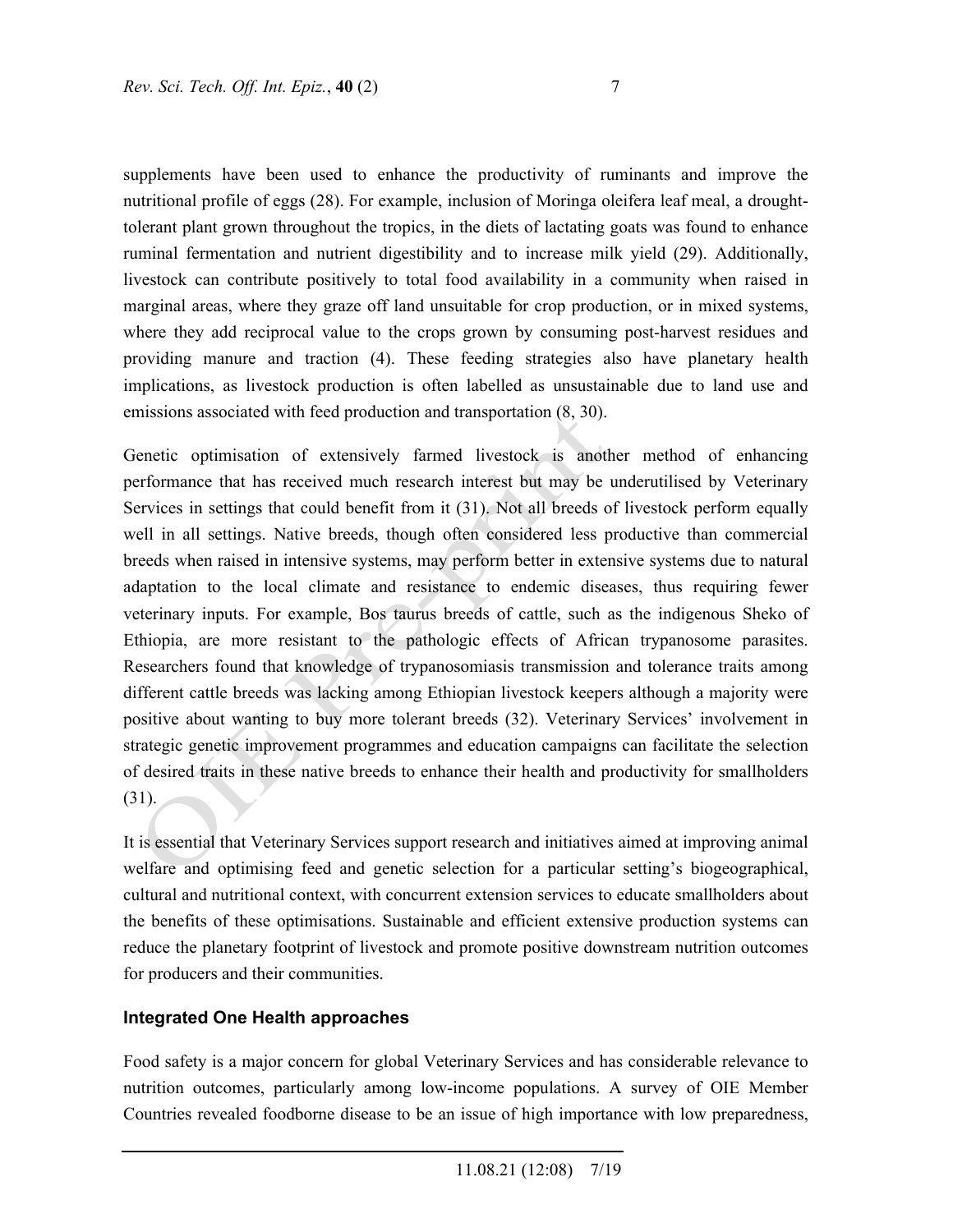highlighting a critical gap that Veterinary Services must address (26). Animal source foods are estimated to cause 35% of the global burden of all foodborne disease (33). Diarrhoeal and other gastrointestinal illnesses resulting from ASF consumption can cause acute to chronic nutrient loss and reduced nutrient absorption, thus impeding nutrition gains (34). In addition, illness caused by ASFs often leads to fear and reluctance to consume these foods, meaning their nutritional benefits are sacrificed (35).

At the national level, public funding is essential for the functioning of Veterinary Services operations and infrastructure necessary to provide adequate disease and food safety surveillance, yet only 15 of 84 OIE-Member LMICs report adequate funding for operations and capital investment. Based on estimates of disability-adjusted life years (DALYs) resulting from ASFrelated foodborne disease among countries in sub-Saharan Africa, nations with adequate operational funding for Veterinary Services had an average of 361 fewer lost DALYs than nations with inadequate Veterinary Services funding (36), revealing a clear association between adequate Veterinary Services funding and improved food safety.

While involvement of Veterinary Services in national food safety policy and operations is essential, this may largely exclude smallholders and other small-scale producers who rely heavily on informal market chains (37). Therefore, ensuring preparedness for ASF-derived foodborne disease outbreaks by strengthening Veterinary Services funding and capacity for prevention, surveillance and response among smallholders and the markets they serve is essential to improving downstream nutrition outcomes.

International- and national-level Veterinary Services can also have an important local effect on smallholders by improving resilience against shocks and stresses such as large-scale disease outbreaks or droughts. Enhanced resilience increases ASF stability in communities and along market chains (26). Deficits in national Veterinary Services organisation, particularly in LMICs, may include inadequacies in biosecurity protocols, vaccination and drug distribution campaigns, animal disease surveillance, animal disease reporting and traceability systems, laboratory capacity and transboundary disease contingency plans (36, 38).

It is also imperative that Veterinary Services be on the frontlines of integrated efforts to uncover and mitigate the drivers of emerging and endemic zoonoses, which may disproportionately affect smallholders with limited access to Veterinary Services and public health systems. A strong association exists between zoonoses, livestock keeping, poverty and hunger. Countries such as India, Nigeria, Ethiopia, Bangladesh and the Democratic Republic of Congo have particularly high densities of poor livestock keepers as well as zoonoses burden (39). A major barrier to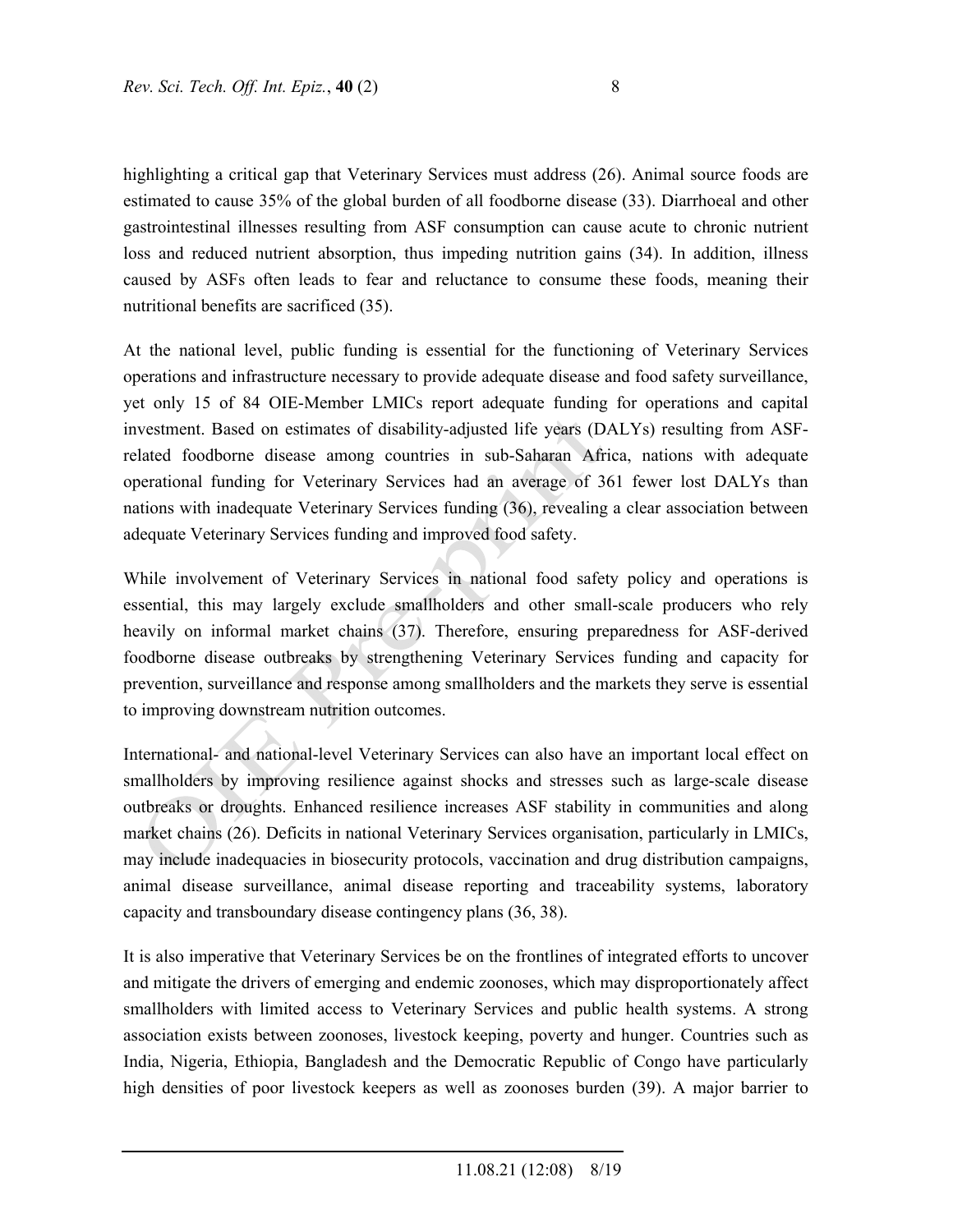controlling zoonoses is substantial under-reporting of these disease in LMICs, a gap that Veterinary Services must help fill.

Inadequacies in these integrated approaches have significant downstream effects on food chains, with negative consequences for populations that depend on ASFs for their nutritional needs (27). Strengthening of Veterinary Services operations as part of multidisciplinary approaches to livestock and public health helps build short- and long-term resilience to shocks among smallholders, therefore promoting more secure ASF availability to those most at risk for undernourishment.

#### **Closing the gaps in nutrition security**

Improving production and availability of ASFs does not necessarily translate into equitable access for those most in need of ASF-based nutrition. It is estimated that the overall global availability of ASFs is sufficient to feed the current human population; however, disparities in access are the underlying driver of food insecurity (4). Access to high-quality ASFs involves a complex web of economic and sociocultural factors, and ASFs tend to be considered luxury goods in low-income countries (40). In these settings, relatively high prices of ASFs compared to other foods are likely linked to supply constraints due to poor productivity (41). Poor smallholders may thus sell off ASFs in order to feed their households with lower-cost starchy staples. The decision of smallholders over which animal products they will either consume or sell is highly household dependent. It is essential that Veterinary Services help optimise smallholders' abilities to make these choices by enhancing the productivity and sustainability of their livestock systems.

In order to ensure that populations at risk for nutrition insecurity benefit from Veterinary Services, access to these services needs to be improved and strategically targeted. Particular emphasis should be placed on smallholders and women in low-resource settings. Smallholders are particularly vulnerable in situations where increasing privatisation of Veterinary Services has resulted in gaps in extension services (4). These gaps make smallholders more vulnerable to devastating disease outbreaks, famine, welfare and food safety concerns, and poor productivity due to insufficient or inefficient inputs.

Additionally, evidence indicates that nutrition outcomes are more likely to be improved when livestock interventions target women (35). In many regions, women are the primary caretakers of small livestock but have more limited access to animal production and health trainings, information about animal disease control measures, and other veterinary extension services (42). Small livestock such as poultry and small ruminants provide a continuous source of eggs or milk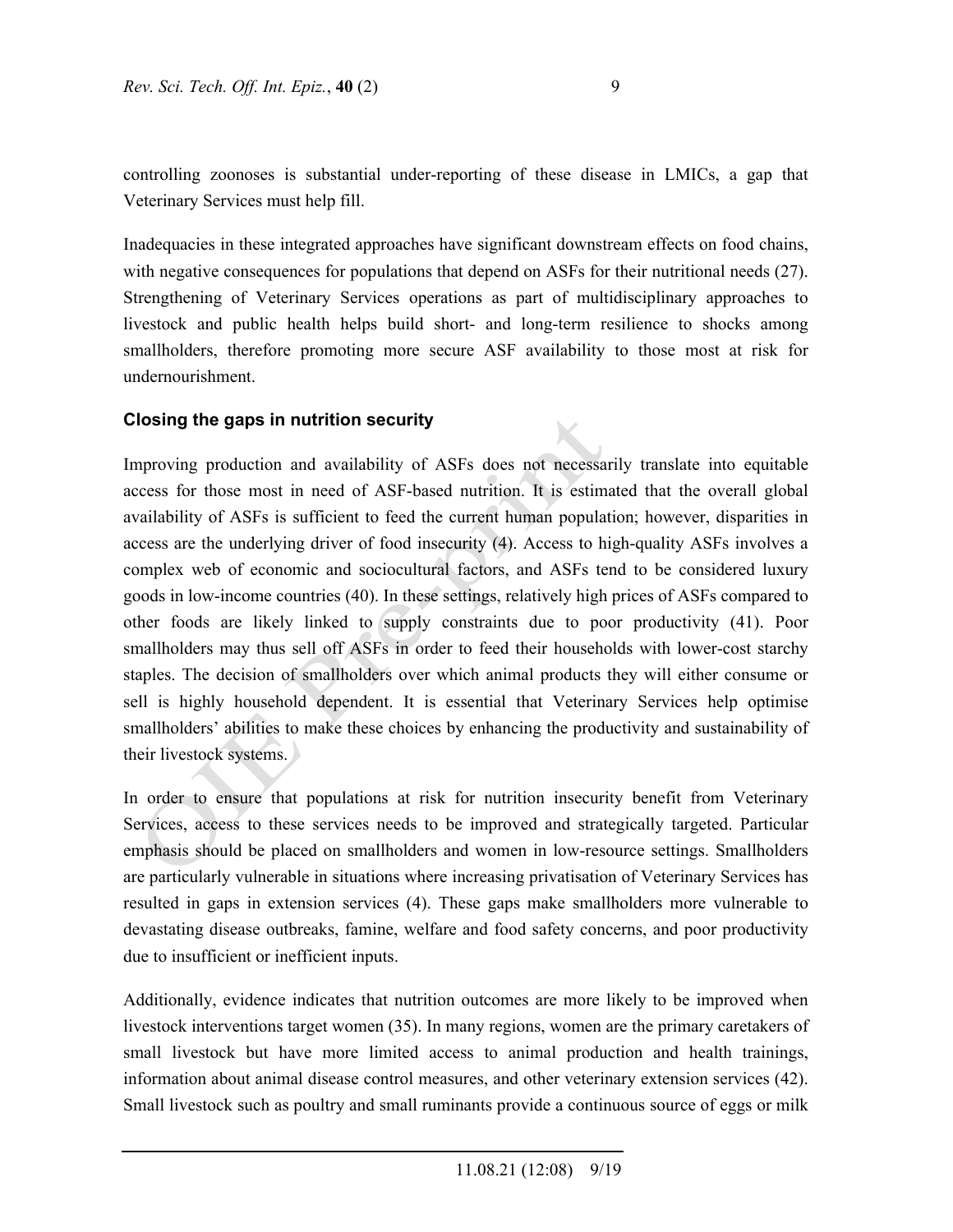and reproduce quickly, increasing household ASF availability. They also require lower capital investment, survive in harsher conditions and can be sold quickly, generating income and providing added security against acute crises (43). Providing women and other smallholders with access to the appropriate animal health resources as well as public- and private-sector extension services can therefore help increase household and community access to high-quality ASFs.

## **Conclusions**

Animal source foods are essential sources of high-quality nutrition for much of the world's population, particularly those most vulnerable to food insecurity and undernutrition. Veterinary Services are a key contributor on this pathway from livestock production to positive nutrition outcomes. It is critical that the design of Veterinary Services take into consideration a nutritionsensitive lens and the global movement toward more sustainable diets and food systems (27, 44).

Efforts to strategically close gaps in Veterinary Services in LMICs are integral to improving human and animal health as well as mitigating environmental impacts at a global level. These gaps are largely context specific and may extend to animal welfare, production efficiencies for mixed and extensive livestock systems, public funding of Veterinary Services, food safety, resilience against shocks and stresses, zoonotic disease preparedness and more. Smallholders and women should be targeted as they are most vulnerable to poverty and malnutrition and also provide much of the ASFs to the world's poor.

National and local Veterinary Services programming with defined nutrition objectives should be implemented using an integrated approach that is sensitive to the local context. Such an approach may include interdisciplinary training and response at the national level, incorporation of nutrition education into animal health services, and improvement in access to public and private extension services targeted at women, smallholders and populations vulnerable to malnutrition.

Finally, investigators in the Veterinary Services field should be actively involved in multidisciplinary research efforts to continue building evidence for the role of ASFs in sustainable healthy diets. Further insights into the constraints facing livestock-based food production systems are critical to informing optimal policies and evidence-based solutions. One Health approaches are vital to an understanding of how Veterinary Services can enhance global nutrition security at all points along the farm-to-fork pathway.

As threats to planetary health such as climate change, pandemics and poverty grow, Veterinary Services are increasingly recognised for the role they play in building a sustainable future. Strengthening Veterinary Services as part of integrated public and One Health efforts will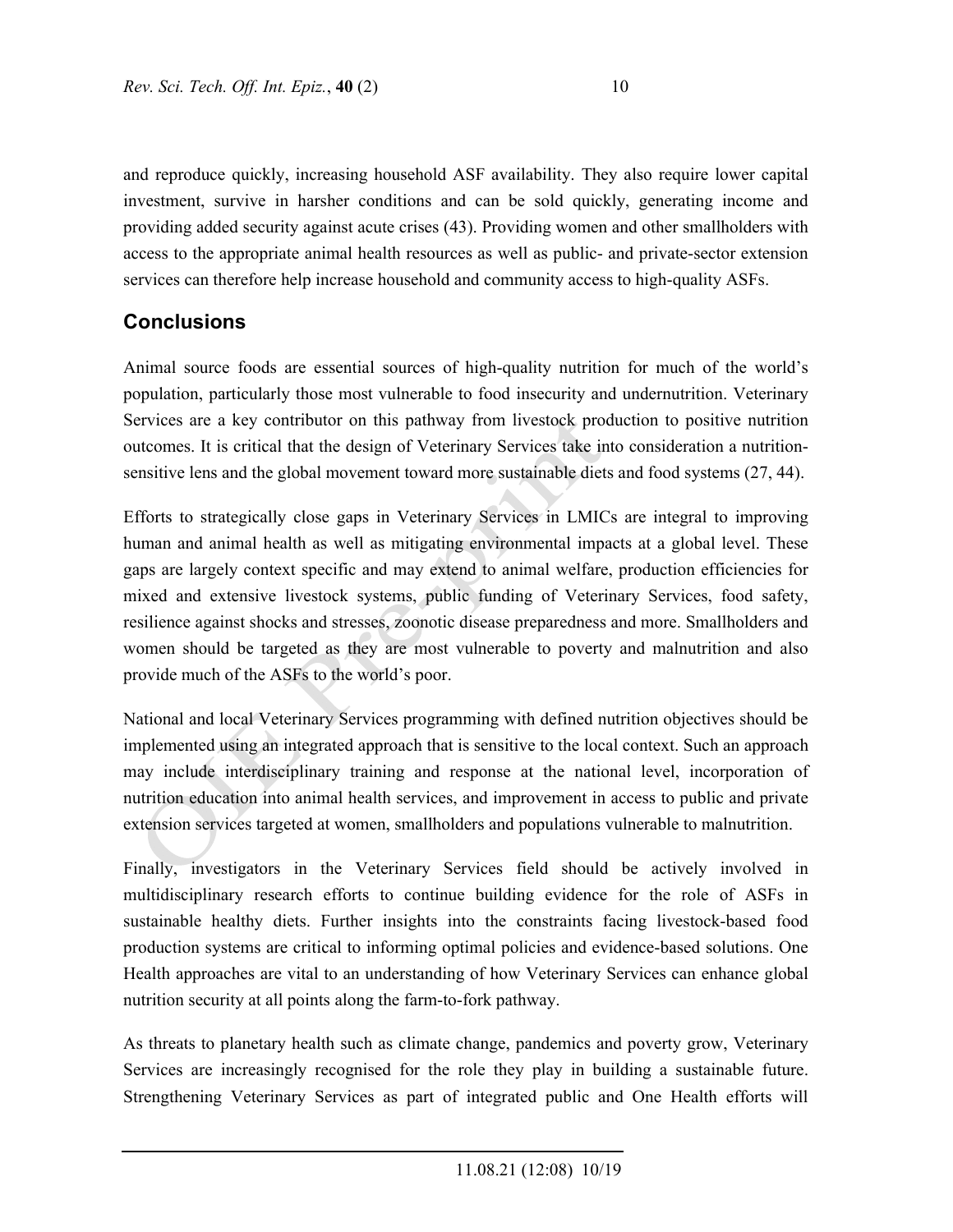support enhanced availability of and equitable access to ASF-based nutrition, thus achieving more sustainable healthy diets around the globe.

## **Sécurité nutritionnelle mondiale : le rôle des Services vétérinaires**

J.H. Carag, C.K. Lesorogol & L.L. Iannotti

#### **Résumé**

À mesure que la population mondiale s'accroît, les disparités d'accès à la sécurité nutritionnelle et les effets nocifs pour la santé de la malnutrition s'accentuent, tandis que les évolutions en lien avec la nutrition demeurent en deçà des objectifs. Les auteurs examinent l'importance des denrées alimentaires d'origine animale pour la sécurité nutritionnelle mondiale ainsi que le rôle joué par les Services vétérinaires pour garantir une meilleure disponibilité et un accès équitable à ces denrées.

Dans la première partie de leur article, les auteurs soulignent la valeur nutritionnelle des denrées alimentaires d'origine animale et font le point sur les disparités des structures de consommation dans le monde. Ils expliquent également la base biologique de l'apport nutritionnel des denrées alimentaires d'origine animale ainsi que l'importance de ces dernières à chaque étape de la vie humaine, en analysant les effets négatifs induits tant par la sous-nutrition que par la surnutrition. Dans la deuxième partie, ils examinent les divers rôles des Services vétérinaires le long du processus allant de la production d'animaux d'élevage terrestres à l'obtention de résultats favorables en termes de sécurité nutritionnelle. Leur analyse souligne l'importance des Services vétérinaires dans l'amélioration des performances des systèmes d'élevage extensifs ainsi que leur contribution à la mise en œuvre de méthodes intégrées visant à améliorer la santé et la sécurité des populations humaines et des cheptels. Les auteurs examinent ensuite les écarts entre la disponibilité des denrées alimentaires d'origine animale et la sécurité nutritionnelle, ainsi que l'importance de résorber ces écarts au moyen d'interventions ciblées visant spécifiquement les petits exploitants et les femmes. Les auteurs concluent en recommandant que les Services vétérinaires intègrent des méthodes ciblées et axées sur les priorités nutritionnelles afin que les populations exposées à l'insécurité nutritionnelle puissent accéder de manière plus équitable aux denrées alimentaires d'origine animale, dans le cadre d'une alimentation saine et durable.

#### **Mots-clés**

Alimentation saine et durable – Denrées alimentaires d'origine animale – Petits élevages – Sécurité nutritionnelle mondiale – Services vétérinaires.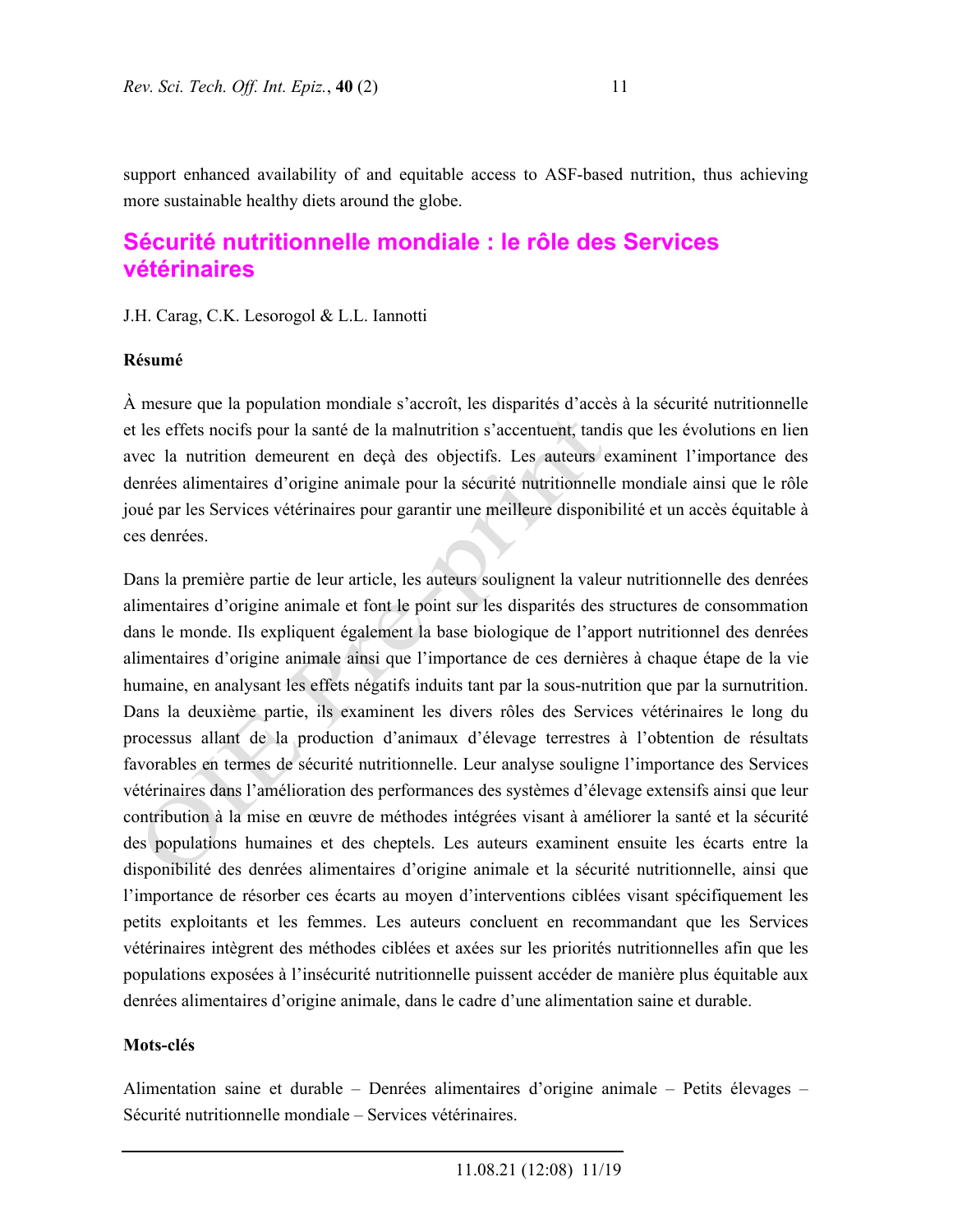## **Función de los Servicios Veterinarios de cara a la seguridad nutricional del mundo**

J.H. Carag, C.K. Lesorogol & L.L. Iannotti

#### **Resumen**

Hoy, a la vez que la población mundial sigue creciendo y que aún quedan lejos las metas de desarrollo vinculadas a la nutrición, se acentúan las disparidades de seguridad nutricional y las negativas consecuencias sanitarias de la malnutrición. Los autores exponen la importancia que revisten los alimentos de origen animal para la seguridad nutricional mundial y las funciones que cumplen los Servicios Veterinarios a la hora de mejorar la disponibilidad de alimentos de origen animal y potenciar un acceso equitativo a ellos.

En la primera sección, los autores exponen el valor nutricional de los alimentos de origen animal y la disparidad existente en el mundo en cuanto a regímenes alimentarios. También presentan la base biológica de una nutrición derivada de alimentos de origen animal, su importancia a lo largo del ciclo vital de las personas y los efectos perjudiciales que tienen tanto la desnutrición como la sobrealimentación. En la segunda sección presentan las diversas funciones que incumben a los Servicios Veterinarios en el proceso que va de la producción de ganado terrestre a la obtención de resultados positivos de seguridad nutricional. Así, destacan la importancia de los Servicios Veterinarios para mejorar la eficiencia productiva de los sistemas de ganadería extensiva, así como su contribución a planteamientos integrados de trabajo que aporten un mayor grado de salud y seguridad a personas y animales. Después exponen el desfase existente entre la disponibilidad de alimentos de origen animal y la seguridad nutricional, así como la importancia de corregir estas deficiencias, apuntando selectivamente a los pequeños productores y las mujeres. A modo de conclusión, formulan recomendaciones para que los Servicios Veterinarios incorporen lógicas de trabajo por objetivos que tengan en cuenta las cuestiones de nutrición, a fin de ayudar a las poblaciones expuestas a la inseguridad nutricional a lograr un acceso más equitativo a alimentos de origen animal como parte de una alimentación sana sostenible.

#### **Palabras clave**

Alimentación sana sostenible – Alimentos de origen animal – Ganado de minifundio – Seguridad nutricional mundial – Servicios veterinarios.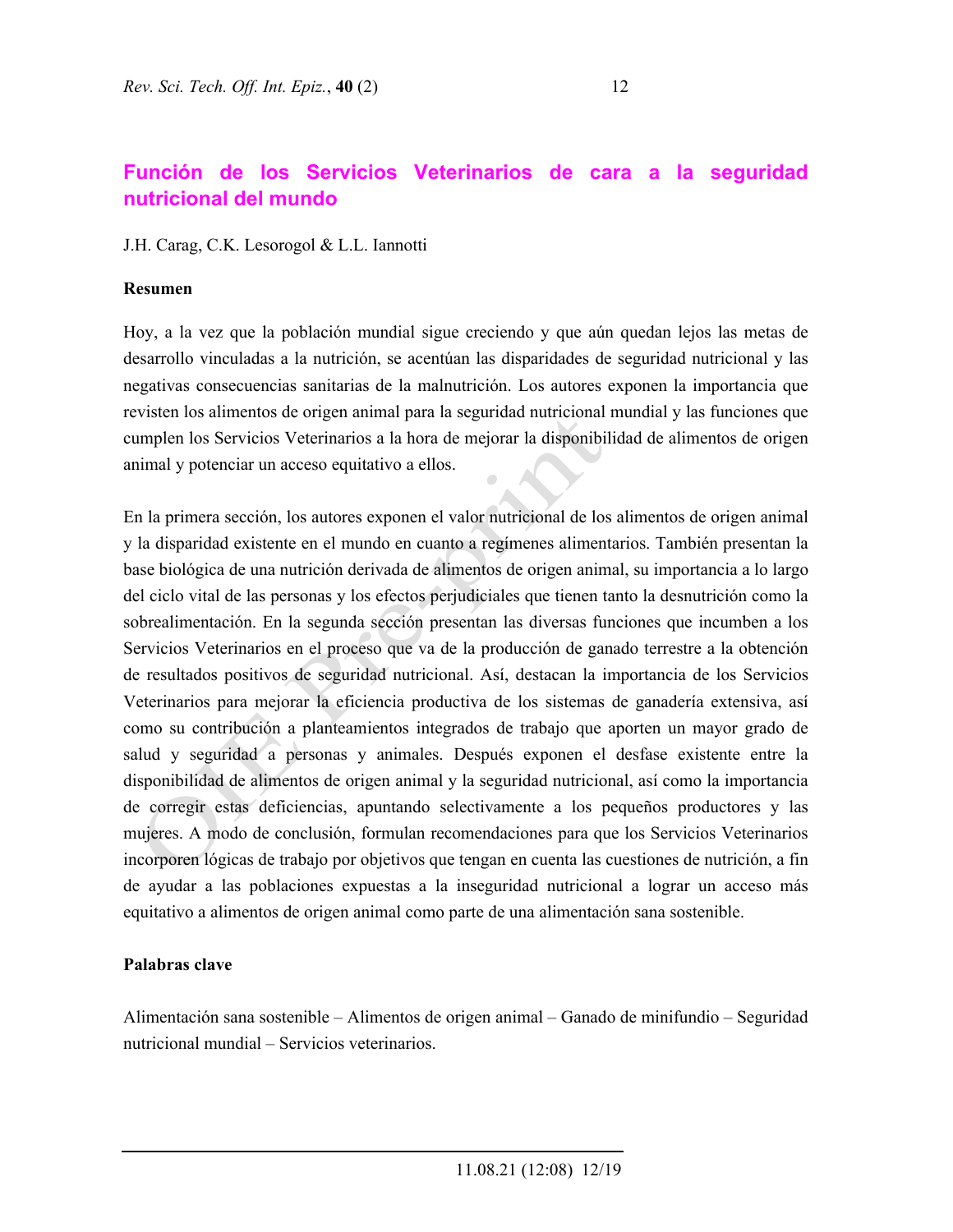## **References**

- 1. United Nations Department of Economic and Social Affairs (UN DESA) (2019). World population prospects 2019: highlights. UN DESA, New York, New York, United States of America. Available at: www.un.org/development/desa/publications/world-populationprospects-2019-highlights.html (accessed on 12 August 2020).
- 2. Food and Agriculture Organization of the United Nations (FAO), International Fund for Agricultural Development (IFAD), United Nations International Children's Emergency Fund (UNICEF), World Food Programme (WFP) & World Health Organization (WHO) (2020). – The state of food security and nutrition in the world 2020: Transforming food systems for affordable healthy diets*.* FAO, Rome, Italy, 320 pp. doi:10.4060/ca9692en.
- 3. Swinburn B.A., Kraak V.I. […] & Dietz W.H. (2019). The global syndemic of obesity, undernutrition, and climate change: *The Lancet* Commission report. *Lancet*, **393** (10173), 791–846. doi:10.1016/S0140-6736(18)32822-8.
- 4. Food and Agriculture Organization of the United Nations (FAO) (2011). World livestock 2011: livestock in food security. FAO Rome, Italy, 130 pp. Available at: www.fao.org/3/i2373e/i2373e00.htm (accessed on 6 August 2020).
- 5. Alexandratos N. & Bruinsma J. (2012). World Agriculture towards 2030/2050: the 2012 Revision. ESA Working Paper No. 12-03, FAO, Rome, Italy, 154 pp. Available at: www.fao.org/3/a-ap106e.pdf (accessed on 17 August 2020).
- 6. Adesogan A.T., Havelaar A.H., McKune S.L., Eilitta M. & Dahl G.E. (2020). Animal source foods: sustainability problem or malnutrition and sustainability solution? Perspective matters. *Glob. Food Sec.*, **25**, Article No. 100325. doi:10.1016/j.gfs.2019.100325.
- 7. Kuipers R.S., Joordens J.C.A. & Muskiet F.A.J. (2012). A multidisciplinary reconstruction of Palaeolithic nutrition that holds promise for the prevention and treatment of diseases of civilisation. *Nutr. Res. Rev.*, **25** (1), 96–129. doi:10.1017/S0954422412000017.
- 8. Eisler M.C., Lee M.R.F. […] & Winter M. (2014). Agriculture: Steps to sustainable livestock. *Nature*, **507**, 32–34. Available at: www.nature.com/news/agriculture-steps-tosustainable-livestock-1.14796 (accessed on 12 August 2020).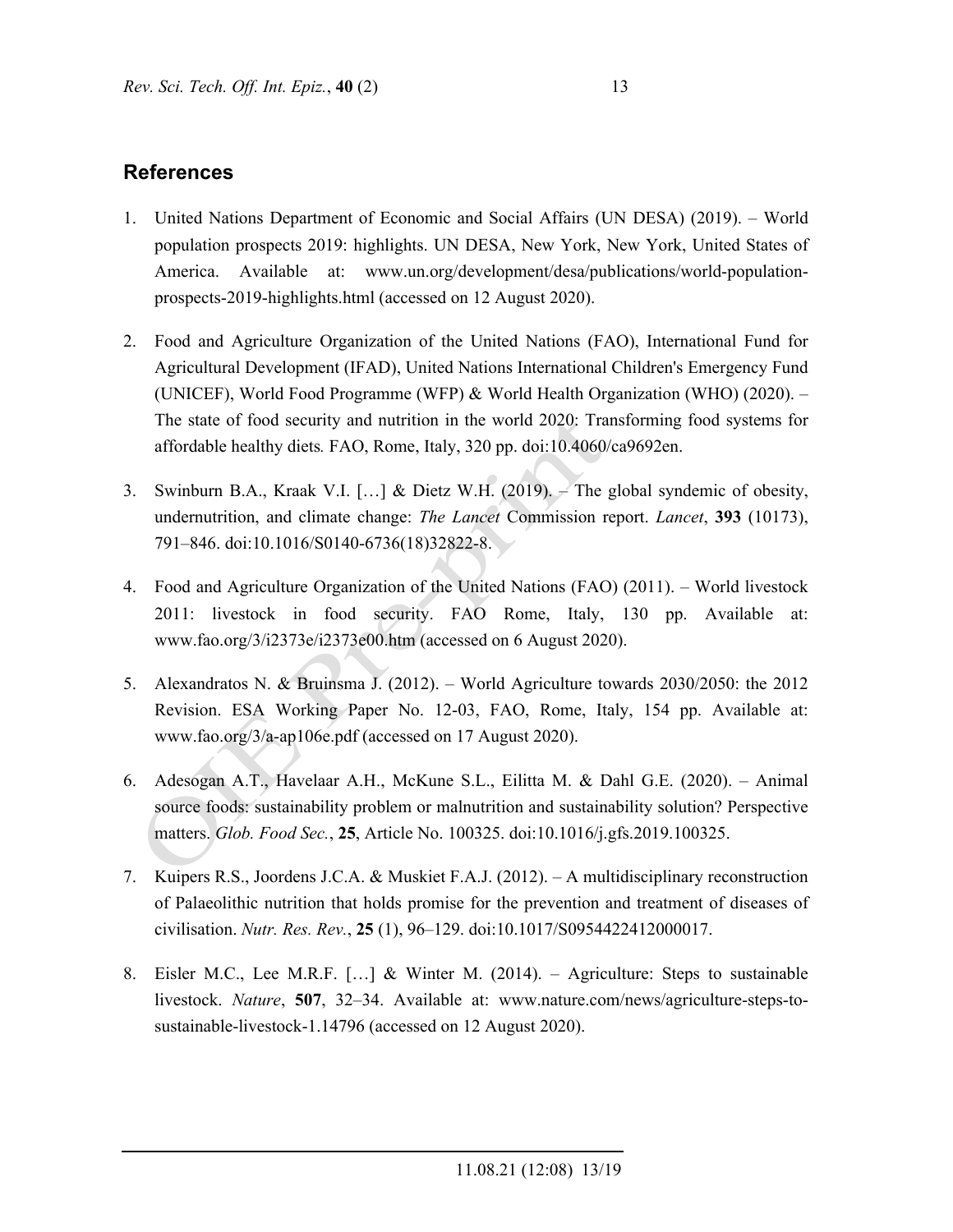- 9. Iannotti L.L., Lutter C.K., Bunn D.A. & Steward C.P. (2014). Eggs: the uncracked potential for improving maternal and young child nutrition among the world's poor. *Nutr. Rev.*, **72** (6), 355–368. doi:10.1111/nure.12107.
- 10. Iannotti L.L., Lutter C.K.  $[\,\ldots]$  & Stewart C.P. (2017). Eggs early in complementary feeding increase choline pathway biomarkers and DHA: a randomized controlled trial in Ecuador. *Am. J. Clin. Nutr.*, **106** (6), 1482–1489. doi:10.3945/ajcn.117.160515.
- 11. Iannotti L.L. (2018). The benefits of animal products for child nutrition in developing countries. *In* The contribution of animals to human welfare (T. Grandin, ed.). *Rev. Sci. Tech. Off. Int. Epiz.,* **37** (1), 37–46. doi:10.20506/rst.37.1.2738.
- 12. Dror D.K. & Allen L.H. (2011). The importance of milk and other animal-source foods for children in low-income countries. *Food Nutr. Bull.*, **32** (3), 227–243. doi:10.1177/156482651103200307.
- 13. Michaelsen K.F., Hoppe C., Lauritzen L. & Mølgaard C. (2007). Whole cow's milk: why, what and when? *Nestlé Nutr. Inst. Workshop Ser. Pediatr. Program*, **60**, 201–219. doi:10.1159/000106370.
- 14. Food and Agriculture Organization of the United Nations (FAO) (2013). Milk and dairy products in human nutrition. FAO, Rome, Italy, 404 pp. Available at: www.fao.org/3/i3396e/i3396e.pdf (accessed on 5 July 2021).
- 15. Lofgren P. (2013). Meat, poultry, and meat products nutritional value. *In* Encyclopedia of Human Nutrition, 3rd Ed. (B. Caballero, ed.). Academic Press, Amsterdam, the Netherlands, 160–167.
- 16. Food and Agriculture Organization of the United Nations (FAO) (2018). The state of world fisheries and aquaculture 2018 – meeting the sustainable development goals*.* FAO, Rome, Italy, 227 pp. Available at: www.fao.org/documents/card/en/c/I9540EN/ (accessed on 19 August 2020).
- 17. Tacon A.G.J. & Metian M. (2013). Fish matters: importance of aquatic foods in human nutrition and global food supply. *Rev. Fish. Sci.*, **21** (1), 22–38. doi:10.1080/10641262.2012.753405.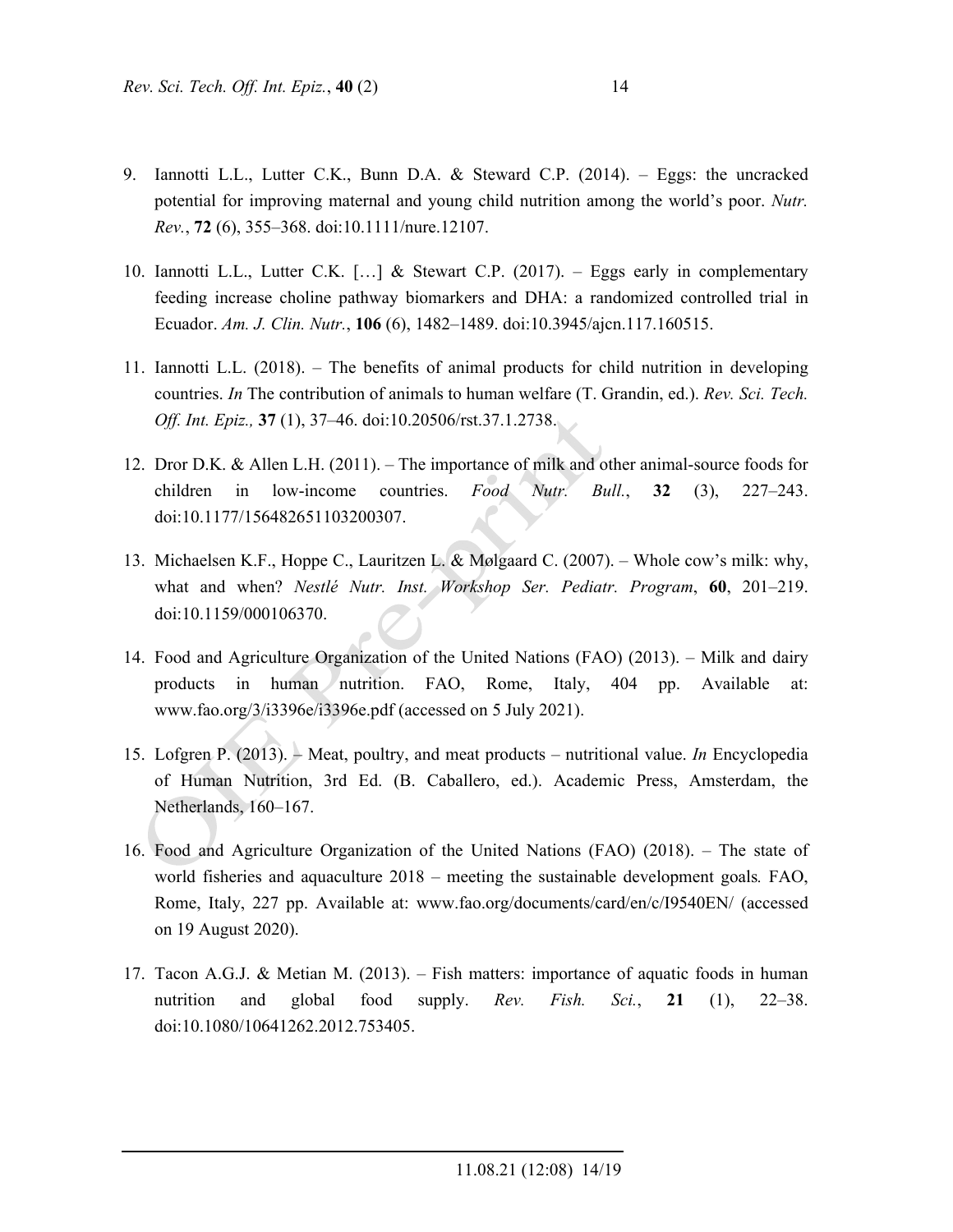- 18. Kawarazuka N. & Béné C. (2011). The potential role of small fish species in improving micronutrient deficiencies in developing countries: building evidence. *Public Health Nutr.*, **14** (11), 1927–1938. doi:10.1017/S1368980011000814.
- 19. Thilsted S.H., Thorne-Lyman A., Webb P., Bogard J.R., Subasinghe R., Phillips M.J. & Allison E.H. (2016). – Sustaining healthy diets: the role of capture fisheries and aquaculture for improving nutrition in the post-2015 era. *Food Policy*, **61**, 126–131. doi:10.1016/j.foodpol.2016.02.005.
- 20. Eaton J.C., Rothpletz-Puglia P., Dreker M.R., Iannotti L., Lutter C., Kaganda J. & Rayco-Solon P. (2019). – Effectiveness of provision of animal-source foods for supporting optimal growth and development in children 6 to 59 months of age. *Cochrane Database Syst. Rev.*, **2** (2), Article No. CD012818. doi:10.1002/14651858.CD012818.pub2.
- 21. Shapiro M.J., Downs S.M., Swartz H.J., Parker M., Quelhas D., Kreis K., Kraemer K., West Jr K.P. & Fanzo J. (2019). – A systematic review investigating the relation between animalsource food consumption and stunting in children aged 6–60 months in low- and middleincome countries. *Adv. Nutr.*, **10** (5), 827–847. doi:10.1093/advances/nmz018.
- 22. Black R.E., Victora C.G., Walker S.P., Bhutta Z.A., Christian P., de Onis M., Ezzati M., Grantham-McGregor S., Katz J., Martorell R., Uauy R. & Maternal and Child Nutrition Study Group (2013). – Maternal and child undernutrition and overweight in low-income and middle-income countries. *Lancet*, **382** (9890), 427–451. doi:10.1016/S0140-6736(13)60937- X.
- 23. Lonnie M., Hooker E., Brunstrom J.M., Corfe B.M., Green M.A., Watson A.W., Williams E.A., Stevenson E.J., Penson S. & Johnstone A.M. (2018). – Protein for life: review of optimal protein intake, sustainable dietary sources and the effect on appetite in ageing adults. *Nutrients*, **10** (3), Article No. 360. doi:10.3390/nu10030360.
- 24. Goyal M.S., Iannotti L.L. & Raichle M.E. (2018). Brain nutrition: a life span approach. *Annu. Rev. Nutr.*, **38**, 381–399. doi:10.1146/annurev-nutr-082117-051652.
- 25. Godfray H.C.J., Aveyard P., Garnett T., Hall J.W., Key T.J., Lorimer J., Pierrehumbert R.T., Scarborough P., Springmann M. & Jebb S.A. (2018). – Meat consumption, health, and the environment. *Science*, **361** (6399), Article No. eaam5324. doi:10.1126/science.aam5324.
- 26. Grace D., Caminiti A., Torres G., Messori S., Bett B.K., Lee H.S., Roesel K., & Smith J. (2019). – How external factors (e.g. climate change, conflicts, socio-economics, trading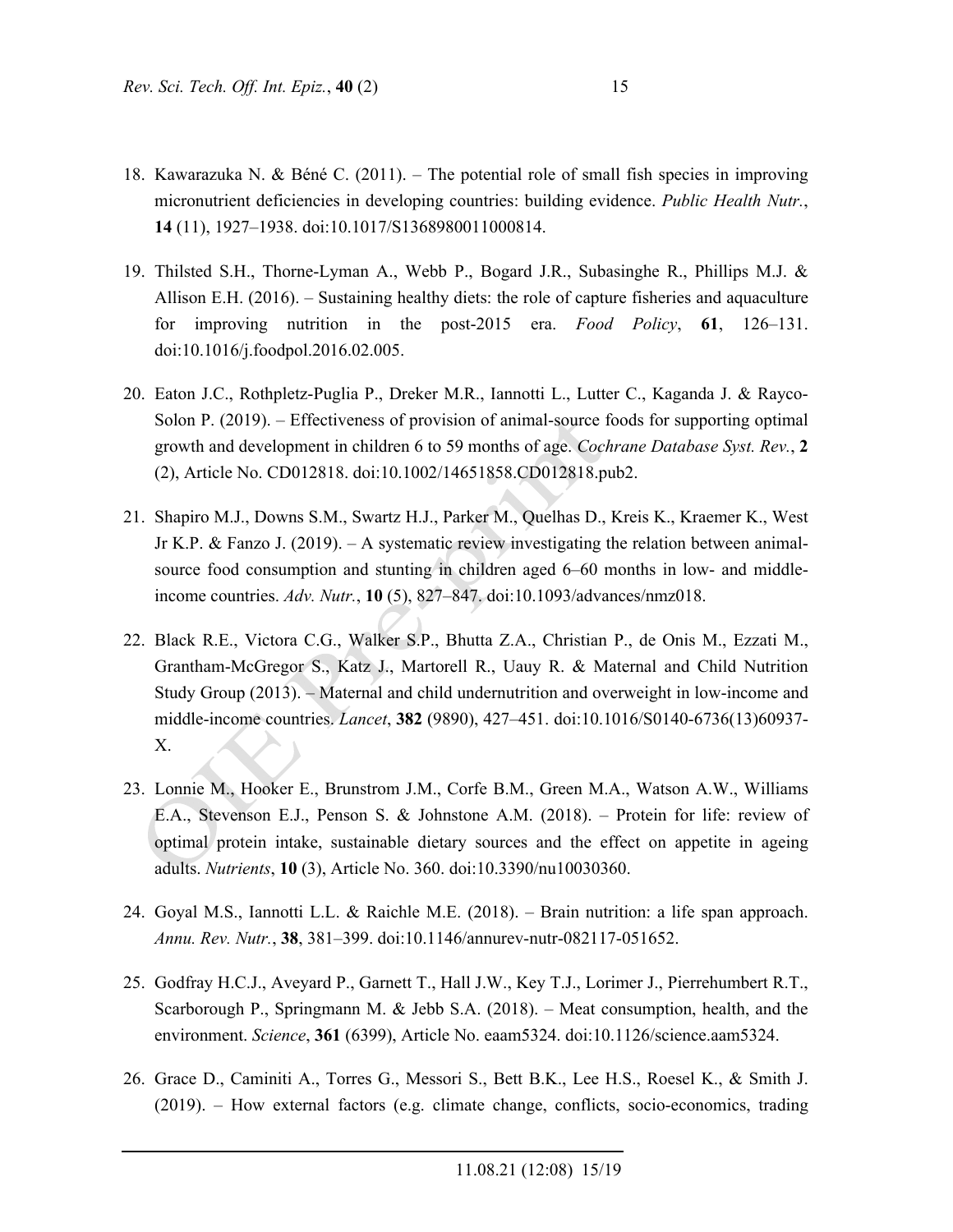patterns) will impact Veterinary Services and the adaptations required [Technical Item presented at 87th General Session of the World Organisation for Animal Health, Paris, France, 26–31 May 2019]. OIE, Paris, France, 28 pp. doi:10.20506/TT.2984.

- 27. Bonnet P., Lancelot R., Seegers H. & Martinez D. (2011). Contribution of veterinary activities to global food security for food derived from terrestrial and aquatic animals [Technical Item presented at 79th General Session of the World Organisation for Animal Health, Paris, France, 22–27 May 2011]. OIE, Paris, France, 15 pp. Available at: www.oie.int/doc/ged/D10451.PDF (accessed on 12 August 2020).
- 28. Jafari S., Meng G.Y., Rajion M.A. & Ebrahimi M. (2020). The use of plant by-products as non-conventional feedstuff for livestock feeding with reference to rumen methanogenesis. *Agroforest. Syst.*, **94**, 1491–1500. doi:10.1007/s10457-019-00426-z.
- 29. Kholif A.E., Gouda G.A., Morsy T.A., Salem A.Z.M., Lopez S. & Kholif A.M. (2015). *Moringa oleifera* leaf meal as a protein source in lactating goat's diets: feed intake, digestibility, ruminal fermentation, milk yield and composition, and its fatty acids profile. *Small Ruminant Res.*, **129**, 129–137. doi:10.1016/j.smallrumres.2015.05.007.
- 30. Gerber P.J., Steinfeld H., Henderson B., Mottet A., Opio C., Dijkman J., Falcucci A. & Tempio G. (2013). – Tackling climate change through livestock: a global assessment of emissions and mitigation opportunities. Food and Agriculture Organization of the United Nations, Rome, Italy, 139 pp. Available at: www.fao.org/3/a-i3437e.pdf (accessed on 27 August 2020).
- 31. Marshall K., de Haan N. & Galiè A. Integrating gender considerations into livestock genetic improvement programs in low to middle income countries. *In* Proc. 23rd Conference of the Association for the Advancement of Animal Breeding and Genetics (AAABG), Armidale, Australia, 27 October – 1 November 2019. AAABG, Armidale, Australia, 171– 174. Available at: www.aaabg.org/aaabghome/AAABG23papers/43Marshall23171.pdf (accessed on 21 August 2020).
- 32. Stein J., Ayalew W., Rege E., Mulatu W., Lemecha H., Tadesse Y., Tekle T. & Philipsson J. (2011). – Trypanosomosis and phenotypic features of four indigenous cattle breeds in an Ethiopian field study. *Vet. Parasitol.*, **178** (1–2), 40–47. doi:10.1016/j.vetpar.2010.12.025.
- 33. Li M., Havelaar A.H., Hoffmann S., Hald T., Kirk M.D., Torgerson P.R. & Devleesschauwer B. (2019). – Global disease burden of pathogens in animal source foods, 2010. *PLoS One*, **14** (6), Article No. e0216545. doi:10.1371/journal.pone.0216545.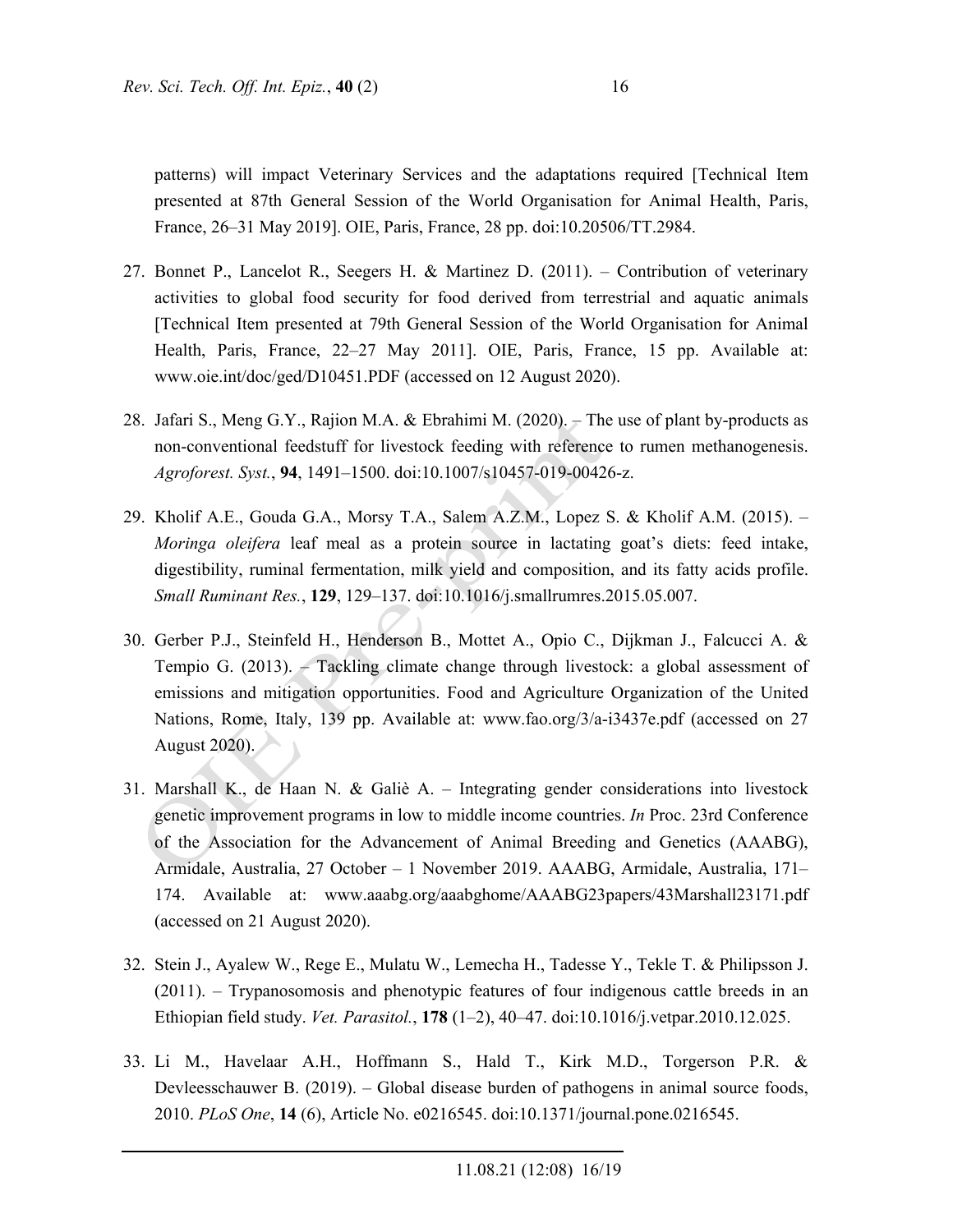- 34. Kotloff K.L. (2017). The burden and etiology of diarrheal illness in developing countries. *Pediatr. Clin. North Am.*, **64** (4), 799–814. doi:10.1016/j.pcl.2017.03.006.
- 35. Grace D., Dominguez-Salas P., Alonso S., Lannerstad M., Muunda E., Ngwili N., Omar A., Khan M. & Otobo E. (2018). – The influence of livestock-derived foods on nutrition during the first 1,000 days of life. ILRI Research Report 44. International Livestock Research Institute, Nairobi, Kenya, 82 pp. Available at: hdl.handle.net/10568/92907 (accessed on 5 July 2021).
- 36. Jaffee S., Henson S., Unnevehr L., Grace D. & Cassou E. (2019). The safe food imperative: accelerating progress in low- and middle-income countries. World Bank, Washington DC, United States of America, 168 pp. doi:10.1596/978-1-4648-1345-0.
- 37. Grace D., Makita K., Kang'Ethe E.K. & Bonfoh B. (2010). Safe food, fair food: participatory risk analysis for improving the safety of informally produced and marketed food in sub-Saharan Africa. *Rev. Afri. Santé Prod. Anim.*, **8** (S), 3–11. Available at: hdl.handle.net/10568/4175 (accessed on 5 July 2021).
- 38. World Organisation for Animal Health (OIE) (2019). Terrestrial Animal Health Code, 28th Ed. OIE, Paris, France. Available at: www.oie.int/standard-setting/terrestrial-code/ (accessed on 12 February 2021).
- 39. Grace D., Mutua F. […] & Ogutu F. (2012). Mapping of poverty and likely zoonoses hotspots. Zoonoses Project 4. Report to the UK Department for International Development. International Livestock Research Institute, Nairobi, Kenya, 119 pp. Available at hdl.handle.net/10568/21161 (accessed on 5 July 2021).
- 40. Dominguez-Salas P. (2015). Realizing the potential of animal source foods for human nutrition in the developing world: report on an ILRI/IFPRI workshop, London, 2–3 February 2015. International Livestock Research Institute, Nairobi, Kenya, 28 pp. Available at: hdl.handle.net/10568/91528 (accessed on 5 July 2021).
- 41. Headey D.D. & Alderman H.H. (2019). The relative caloric prices of healthy and unhealthy foods differ systematically across income levels and continents. *J. Nutr.*, **149** (11), 2020–2033. doi:10.1093/jn/nxz158.
- 42. Quisumbing A.R., Meinzen-Dick R.S. & Smith L.C. (2004). Increasing the effective participation of women in food and nutrition security in Africa. 2020 Africa Conference Brief 4. International Food Policy Research Institute, Washington DC, United States of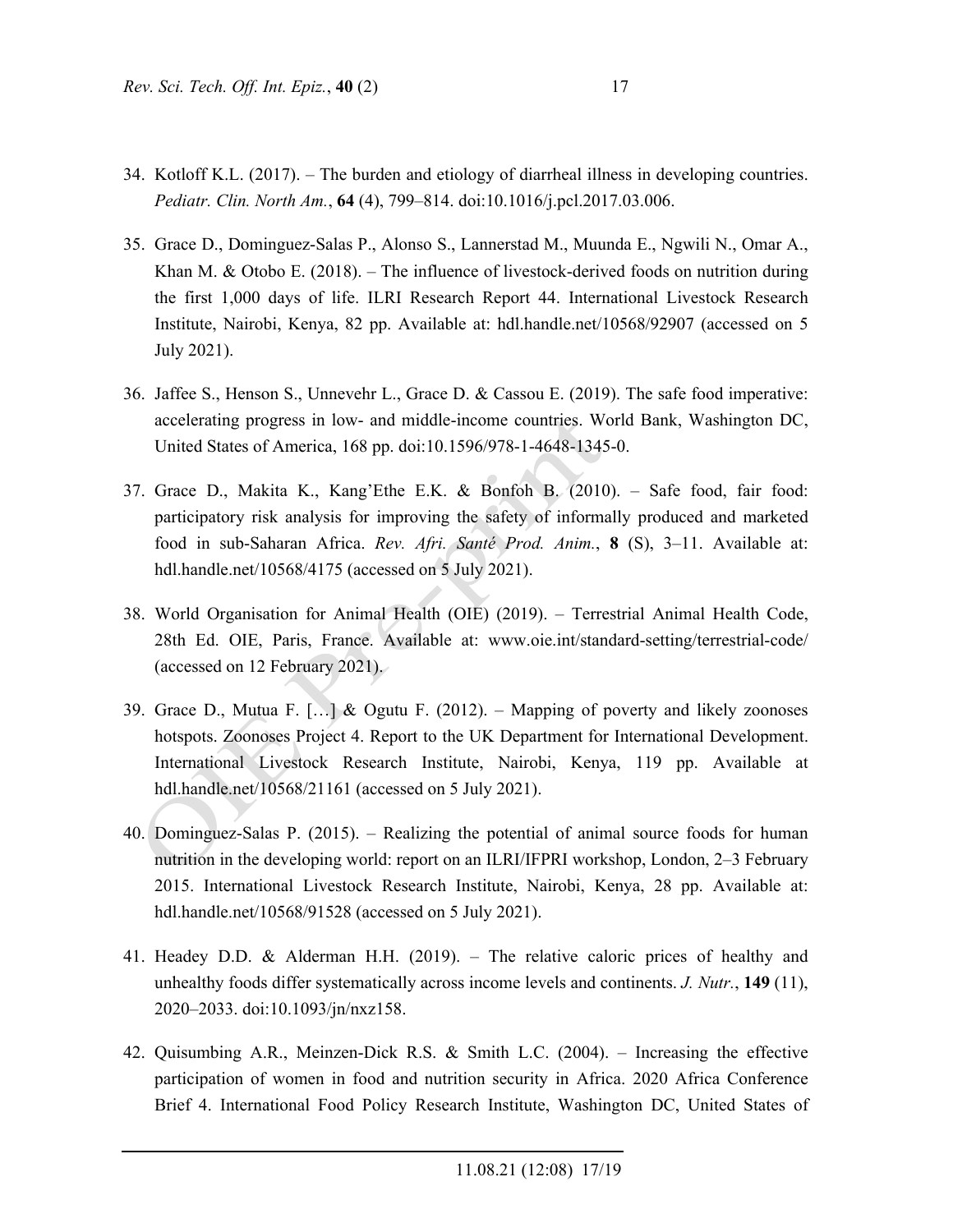America, 6 pp. Available at: www.ifpri.org/publication/increasing-effective-participationwomen-food-and-nutrition-security-africa (accessed on 20 August 2020).

- 43. Otte J., Costales A. & Upton M. (2005). Smallholder livestock keepers in the era of globalization. Pro-Poor Livestock Policy Initiative Research Report. FAO, Rome, Italy, 18 pp. Available at: www.fao.org/3/a-bp328e.pdf (accessed on 20 August 2020).
- 44. Ruel M.T. & Alderman H. (2013). Nutrition-sensitive interventions and programmes: how can they help to accelerate progress in improving maternal and child nutrition? *Lancet*, **382** (9891), 536–551. doi:10.1016/S0140-6736(13)60843-0.

 $\mathcal{L}$  $\mathcal{C}$